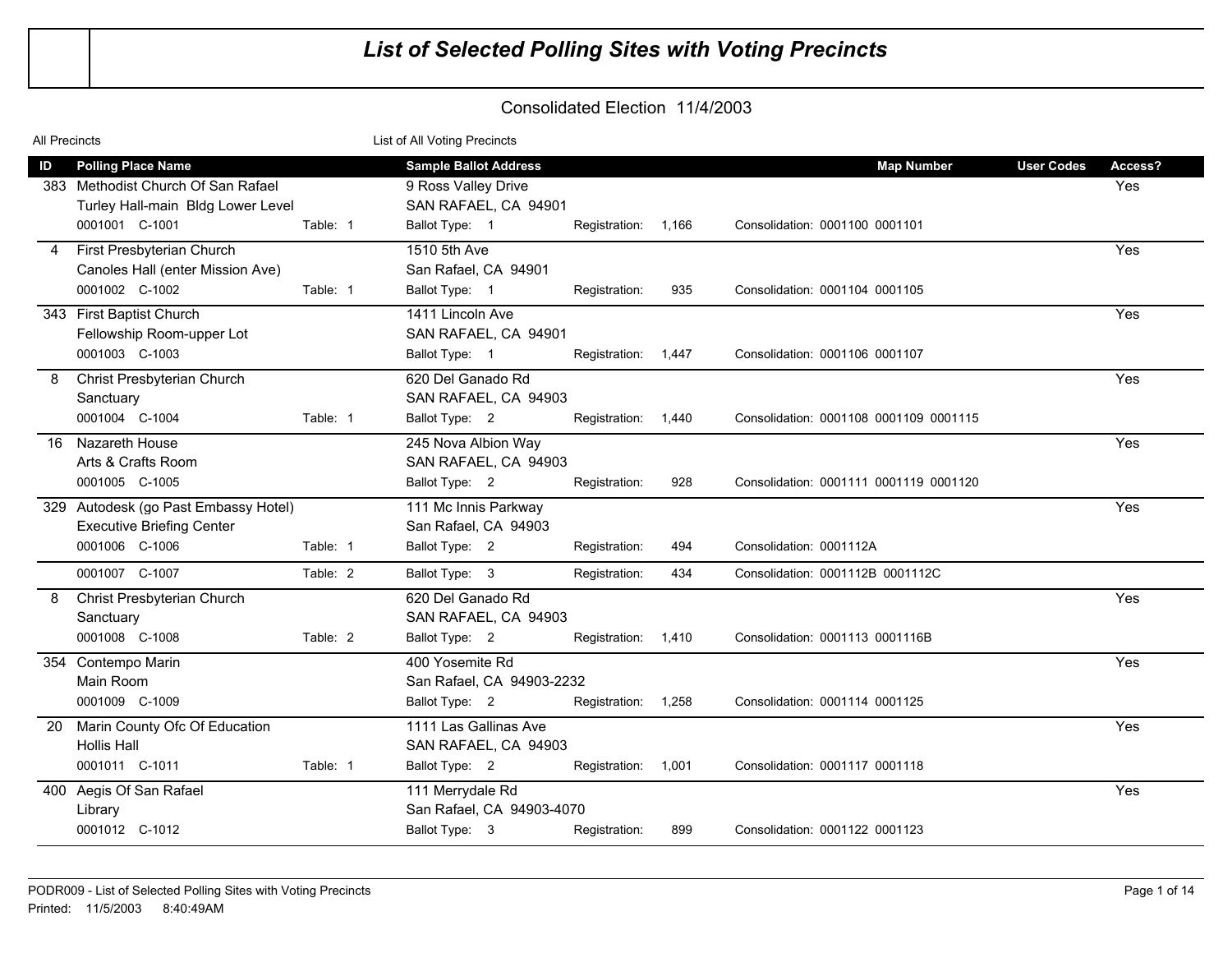| All Precincts |                                                                       |          | List of All Voting Precincts                |                     |       |                                                                     |         |
|---------------|-----------------------------------------------------------------------|----------|---------------------------------------------|---------------------|-------|---------------------------------------------------------------------|---------|
| ID            | <b>Polling Place Name</b>                                             |          | <b>Sample Ballot Address</b>                |                     |       | <b>User Codes</b><br><b>Map Number</b>                              | Access? |
| 33.           | San Rafael Fire Sta #2<br>Apparatus Room                              |          | 210 3rd St<br>San Rafael, CA 94901          |                     |       |                                                                     | Yes     |
|               | 0001013 C-1013                                                        |          | Ballot Type: 1                              | Registration:       | 987   | Consolidation: 0001201 0001212                                      |         |
|               | 332 Marin Ballet Board Room<br>Off Grand To Belle/Elm                 |          | 100 Elm St<br>SAN RAFAEL, CA 94901          |                     |       |                                                                     | No      |
|               | 0001014 C-1014                                                        |          | Ballot Type: 1                              | Registration:       | 917   | Consolidation: 0001202 0001203                                      |         |
| 26            | <b>Trinity Community Church</b><br>Lobby                              |          | 1675 Grand Ave<br>SAN RAFAEL, CA 94901      |                     |       |                                                                     | Yes     |
|               | 0001015 C-1015                                                        |          | Ballot Type: 1                              | Registration:       | 901   | Consolidation: 0001204 0001205                                      |         |
| 28            | St Luke Presbyterian Church<br>Fellowship Hall                        |          | 10 Bayview Dr<br>SAN RAFAEL, CA 94901       |                     |       |                                                                     | Yes     |
|               | 0001016 C-1016                                                        | Table: 1 | Ballot Type: 1                              | Registration: 1,003 |       | Consolidation: 0001206 0001207                                      |         |
| 30            | <b>Glenwood School</b><br>Library                                     |          | 25 Castlewood Dr<br>SAN RAFAEL, CA 94901    |                     |       |                                                                     | Yes     |
|               | 0001017 C-1017                                                        |          | Ballot Type: 1                              | Registration:       | 879   | Consolidation: 0001208 0001209                                      |         |
| 35            | Venetia Oaks<br><b>Recreation Room</b>                                |          | 263 N San Pedro Rd<br>San Rafael, CA 94903  |                     |       |                                                                     | Yes     |
|               | 0001018 C-1018                                                        | Table: 1 | Ballot Type: 5                              | Registration:       | 1,035 | Consolidation: 0001500 0001501A 0001501C                            |         |
|               | 0001019 C-1019                                                        | Table: 2 | Ballot Type: 6                              | Registration:       | 576   | Consolidation: 0001501B 0001501D 0001502                            |         |
|               | 319 Korean Presbyterian Church<br>Class Room                          |          | 635 Adrian Way<br>San Rafael, CA 94903      |                     |       |                                                                     | No      |
|               | 0001020 C-1020                                                        |          | Ballot Type: 6                              | Registration:       | 753   | Consolidation: 0001503 0001504A 0001504B 0001504D 0001504G 0001504M |         |
| 41            | Marinwood Community Center<br><b>Reception Hall</b>                   |          | 775 Miller Creek Rd<br>San Rafael, CA 94903 |                     |       |                                                                     | Yes     |
|               | 0001024 C-1024                                                        | Table: 1 | Ballot Type: 9                              | Registration:       | 1,359 | Consolidation: 0001600 0001601 0001602                              |         |
|               | 0001025 C-1025                                                        | Table: 2 | Ballot Type: 9                              | Registration:       | 1,246 | Consolidation: 0001603 0001606 0001607C                             |         |
|               | 355 Lucas Valley Community Center<br>Homeowners Community Center Room |          | 1201 Idylberry Rd<br>SAN RAFAEL, CA 94903   |                     |       |                                                                     | No      |
|               | 0001026 C-1026                                                        | Table: 1 | Ballot Type: 10                             | Registration:       | 1,135 | Consolidation: 0001604 0001605A                                     |         |
|               | 0001027 C-1027                                                        | Table: 2 | Ballot Type: 9                              | Registration:       | 313   | Consolidation: 0001605B                                             |         |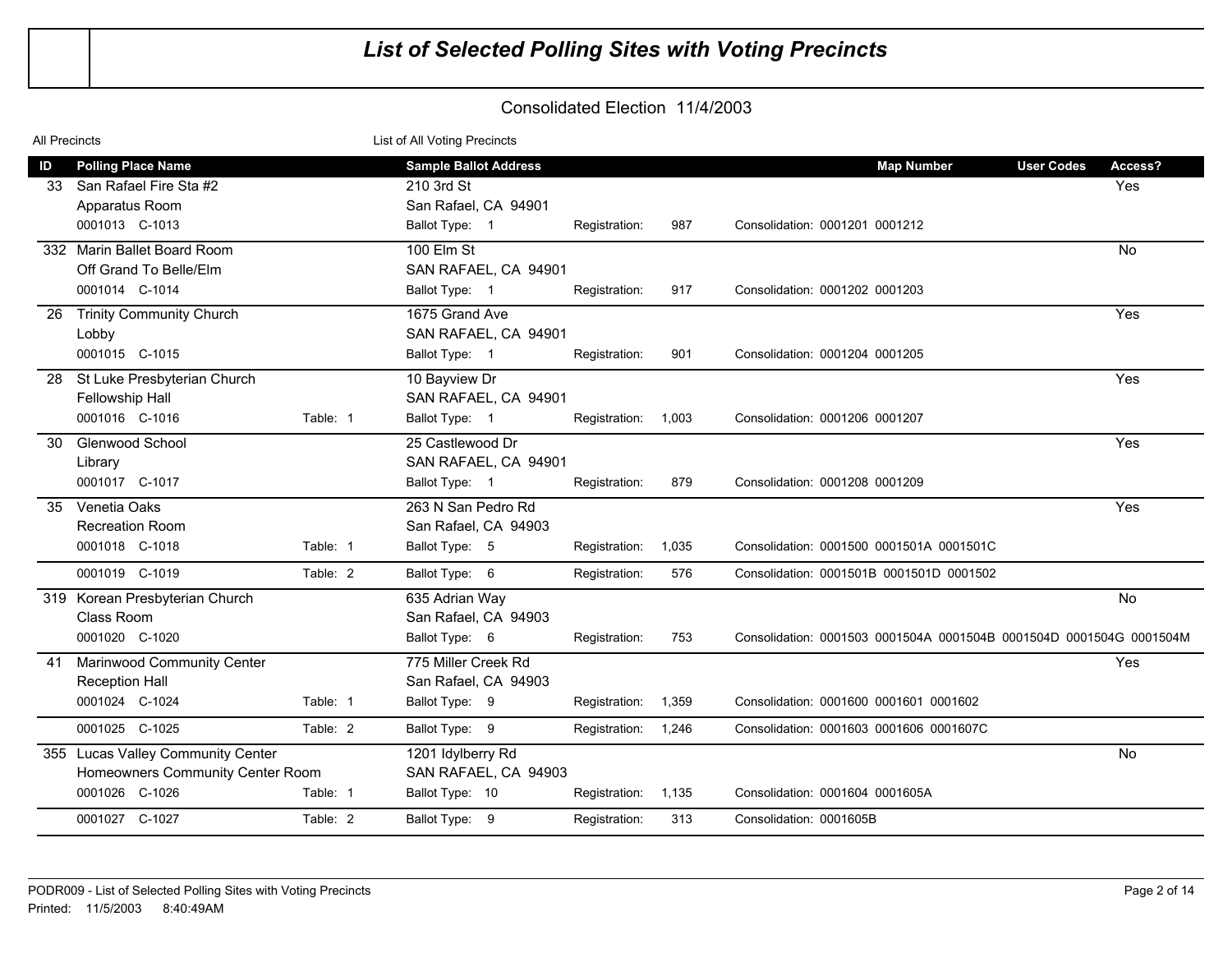| All Precincts |                                                                                       |          | List of All Voting Precincts                                                                  |                     |     |                                              |                                     |
|---------------|---------------------------------------------------------------------------------------|----------|-----------------------------------------------------------------------------------------------|---------------------|-----|----------------------------------------------|-------------------------------------|
| ID<br>19      | <b>Polling Place Name</b><br>Golden Hinde<br><b>Recreation Room</b><br>0001031 C-1031 | Table: 1 | <b>Sample Ballot Address</b><br>5 Golden Hinde Blv<br>SAN RAFAEL, CA 94903<br>Ballot Type: 10 | Registration:       | 302 | <b>Map Number</b><br>Consolidation: 0001701A | <b>User Codes</b><br>Access?<br>Yes |
| 28            | St Luke Presbyterian Church<br>Fellowship Hall<br>0001032 C-1032                      | Table: 2 | 10 Bayview Dr<br>SAN RAFAEL, CA 94901<br>Ballot Type: 8                                       | Registration:       | 797 | Consolidation: 0001800 0001801               | Yes                                 |
| 3             | <b>Rotary Manor</b><br>Mc Nutt Room<br>0001102 PCT 1102                               | Table: 1 | 1821 Fifth Ave<br>SAN RAFAEL, CA 94901<br>Ballot Type: 1                                      | Registration:       | 937 | Consolidation: 0001102                       | Yes                                 |
|               | 0001103 PCT 1103                                                                      | Table: 2 | Ballot Type: 1                                                                                | Registration:       | 990 | Consolidation: 0001103                       |                                     |
| 9             | Villa Marin<br>Card Room<br>0001110 PCT 1110                                          |          | 100 Thorndale Dr<br>SAN RAFAEL, CA 94903<br>Ballot Type: 2                                    | Registration:       | 401 | Consolidation: 0001110                       | Yes                                 |
| 20            | Marin County Ofc Of Education<br><b>Hollis Hall</b><br>0001121 PCT 1121               | Table: 2 | 1111 Las Gallinas Ave<br>SAN RAFAEL, CA 94903<br>Ballot Type: 2                               | Registration:       | 894 | Consolidation: 0001121                       | Yes                                 |
| 19            | Golden Hinde<br><b>Recreation Room</b><br>0001124 PCT 1124                            | Table: 2 | 5 Golden Hinde Blv<br>SAN RAFAEL, CA 94903<br>Ballot Type: 2                                  | Registration:       | 798 | Consolidation: 0001124                       | Yes                                 |
|               | 381 San Rafael Fire Station #5<br>Apparatus Floor<br>0001210 PCT 1210                 | Table: 1 | 955 Point San Pedro Rd<br>San Rafael, CA 94901<br>Ballot Type: 1                              | Registration:       | 991 | Consolidation: 0001210                       | Yes                                 |
|               | 0001211 PCT 1211                                                                      | Table: 2 | Ballot Type: 1                                                                                | Registration:       | 815 | Consolidation: 0001211                       |                                     |
|               | 356 Cape Marin<br>Club House<br>0002001 C-2001                                        |          | Laderman Lane<br>Greenbrae, CA 94904-2482<br>Ballot Type: 12                                  | Registration: 1,350 |     | Consolidation: 0002103 0002104               | Yes                                 |
|               | 193 Hall Middle School<br>Room 307<br>0002002 C-2002                                  |          | 200 Doherty Dr<br>Larkspur, CA 94939-1532<br>Ballot Type: 12                                  | Registration:       | 968 | Consolidation: 0002107 0004800               | Yes                                 |
|               | 194 St Patrick's Church<br><b>Healy Hall</b><br>0002003 C-2003                        |          | Magnolia & King Streets<br>Larkspur, CA 94939-1943<br>Ballot Type: 12                         | Registration: 1,403 |     | Consolidation: 0002108 0002109               | No.                                 |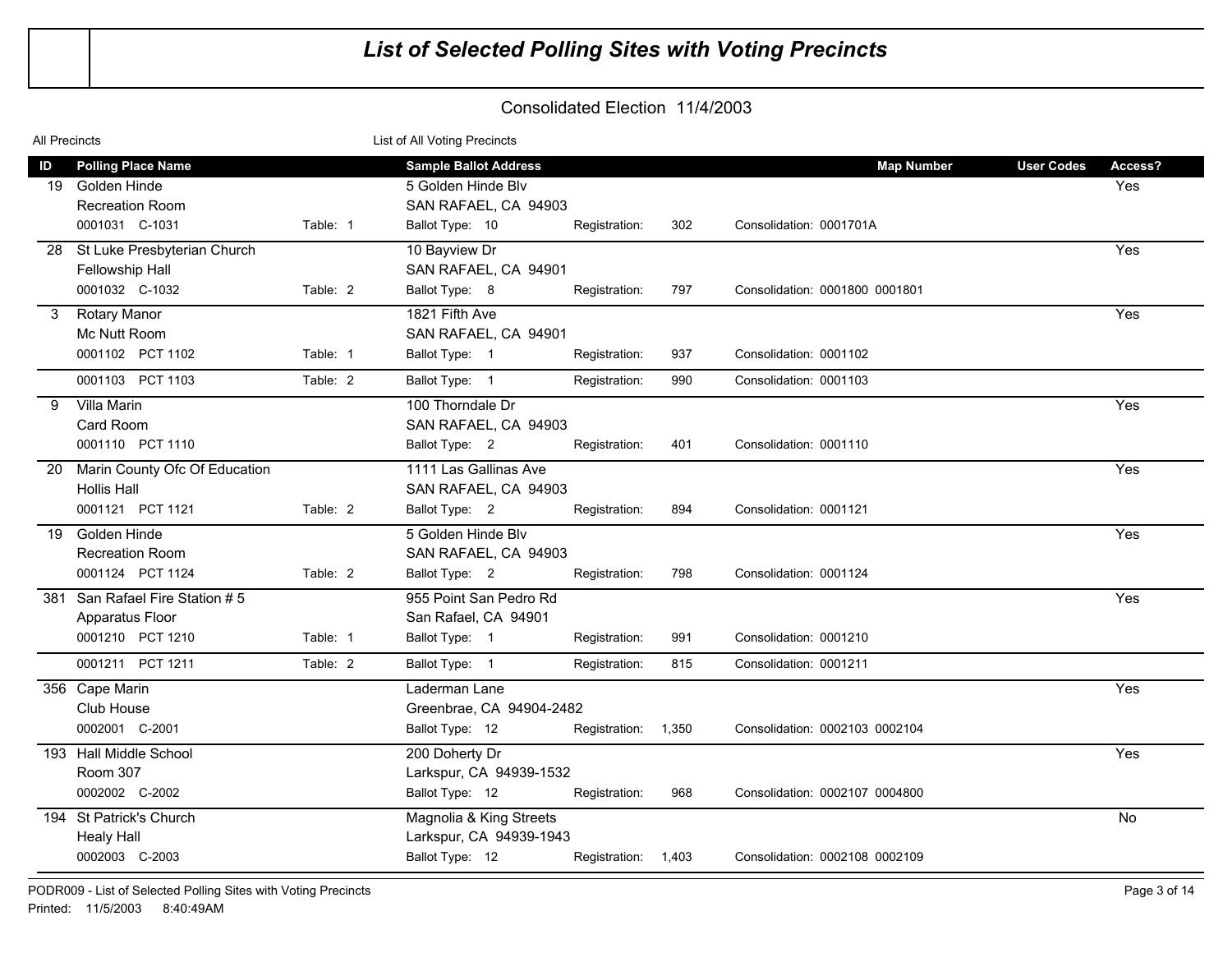| <b>All Precincts</b> |                                                                                                    |          | List of All Voting Precincts                                                              |                     |     |                                                     |                   |               |
|----------------------|----------------------------------------------------------------------------------------------------|----------|-------------------------------------------------------------------------------------------|---------------------|-----|-----------------------------------------------------|-------------------|---------------|
| ID                   | <b>Polling Place Name</b><br>196 Redwoods Presbyterian Church<br>Fellowship Hall<br>0002004 C-2004 |          | <b>Sample Ballot Address</b><br>110 Magnolia Ave<br>LARKSPUR, CA 94939<br>Ballot Type: 12 | Registration:       | 932 | <b>Map Number</b><br>Consolidation: 0002110 0002111 | <b>User Codes</b> | Access?<br>No |
|                      | 383 Methodist Church Of San Rafael<br>Turley Hall-main Bldg Lower Level<br>0002005 C-2005          | Table: 2 | 9 Ross Valley Drive<br>SAN RAFAEL, CA 94901<br>Ballot Type: 13                            | Registration:       | 798 | Consolidation: 0002200 0002203                      |                   | Yes           |
| 55                   | Wade Thomas School<br>Multipurpose Room<br>0002006 C-2006                                          |          | Ross At Kensington<br>San Anselmo, CA 94960-2941<br>Ballot Type: 13                       | Registration: 1,526 |     | Consolidation: 0002201 0002202 0002204              |                   | Yes           |
| 59                   | <b>Prudential California Realty</b><br>Middle Room<br>0002007 C-2007                               |          | 1604 Sir Francis Drake Blv<br>SAN ANSELMO, CA 94960<br>Ballot Type: 13                    | Registration:       | 921 | Consolidation: 0002208 0002209                      |                   | Yes           |
|                      | 357 Ross Valley Fire Station #20<br>Engine Room<br>0002008 C-2008                                  | Table: 1 | Arroyo & Butterfield Rd<br>San Anselmo, CA 94960-1262<br>Ballot Type: 13                  | Registration:       | 981 | Consolidation: 0002210 0002211                      |                   | Yes           |
|                      | 0002009 C-2009                                                                                     | Table: 2 | Ballot Type: 13                                                                           | Registration:       | 963 | Consolidation: 0002212 0002213                      |                   |               |
| 267                  | Fairfax Women's Club<br>Main Room<br>0002010 C-2010                                                |          | 46 Park Rd<br>FAIRFAX, CA 94930<br>Ballot Type: 14                                        | Registration: 1,671 |     | Consolidation: 0002301 0002302                      |                   | Yes           |
| 73                   | Ross School<br><b>Front Hall</b><br>0002012 C-2012                                                 |          | Lagunitas Rd<br>Ross, CA 94957<br>Ballot Type: 15                                         | Registration: 1,614 |     | Consolidation: 0002400B 0002401 0002402             |                   | Yes           |
|                      | 75 Anthony Bacich School<br>Library<br>0002013 C-2013                                              |          | 25 Mcallister Ave<br>KENTFIELD, CA 94904<br>Ballot Type: 8                                | Registration:       | 671 | Consolidation: 0002500A 0002500B 0002501            |                   | Yes           |
| 77                   | Kentfield Fire Station<br>Engine Room<br>0002015 C-2015                                            |          | 1004 Sir Francis Drake Blvd<br>KENTFIELD, CA 94904<br>Ballot Type: 8                      | Registration: 1,012 |     | Consolidation: 0002502 0002503                      |                   | Yes           |
|                      | 372 Masonic Lodge<br>Dining Room<br>0002016 C-2016                                                 | Table: 1 | 1122 Magnolia Ave<br>LARKSPUR, CA 94939<br>Ballot Type: 8                                 | Registration: 1,377 |     | Consolidation: 0002504 0002505 0002506              |                   | <b>No</b>     |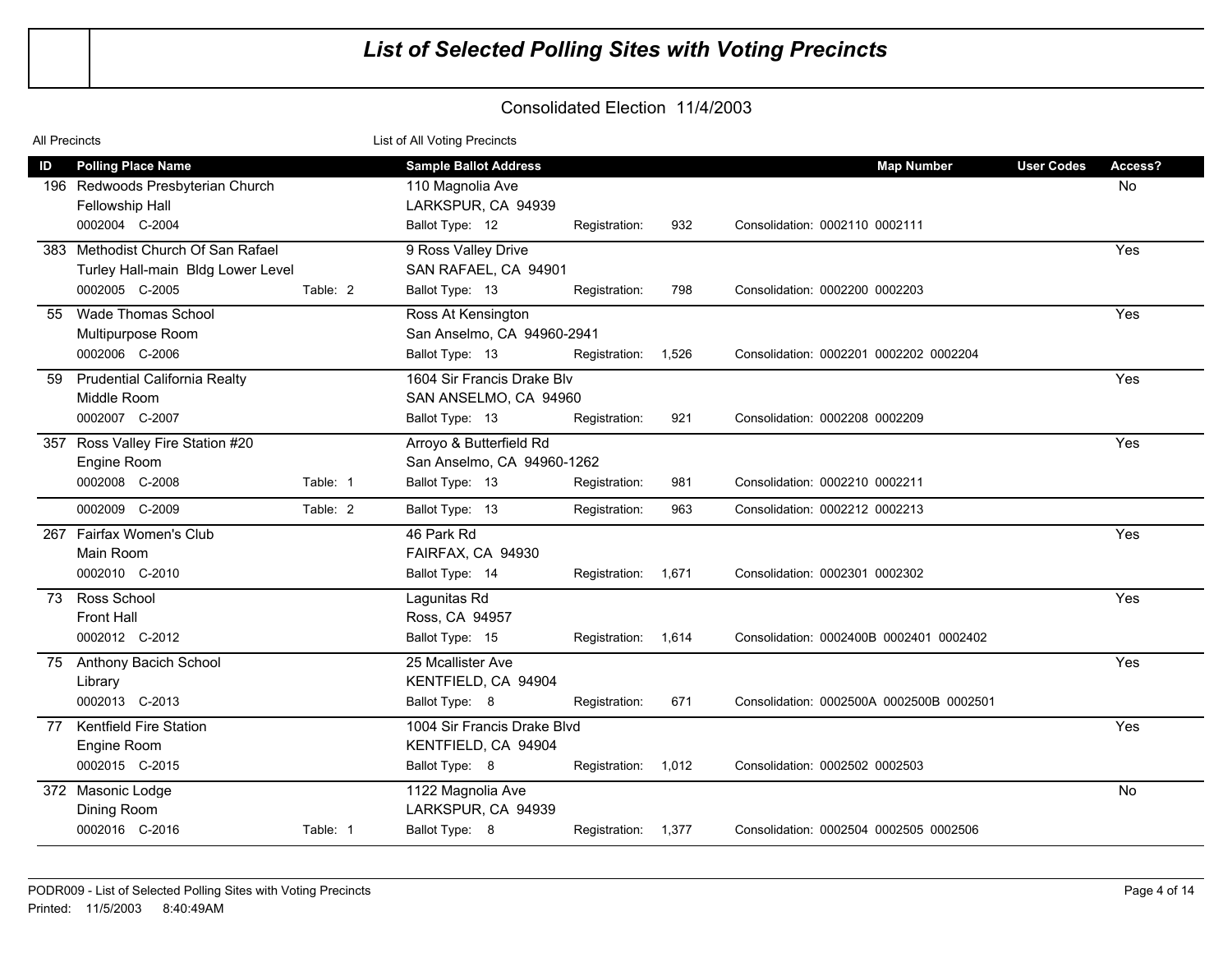| <b>All Precincts</b> |                                                                                              |          | List of All Voting Precincts                                                      |                     |       |                                          |                   |                |
|----------------------|----------------------------------------------------------------------------------------------|----------|-----------------------------------------------------------------------------------|---------------------|-------|------------------------------------------|-------------------|----------------|
| ID                   | <b>Polling Place Name</b><br>247 Sleepy Hollow Homes Association<br>Main Room With Fireplace |          | <b>Sample Ballot Address</b><br>1317 Butterfield Rd<br>San Anselmo, CA 94960-1055 |                     |       | <b>Map Number</b>                        | <b>User Codes</b> | Access?<br>Yes |
|                      | 0002017 C-2017                                                                               |          | Ballot Type: 16                                                                   | Registration: 1,082 |       | Consolidation: 0002600 0002602           |                   |                |
|                      | 274 St Sebastian's Church<br>Parish Hall<br>0002020 C-2020                                   |          | 373 Bon Air Rd<br>KENTFIELD, CA 94904                                             |                     |       | Consolidation: 0002800 0002801           |                   | Yes            |
|                      | 359 San Rafael Community Center                                                              | Table: 1 | Ballot Type: 8<br>618 B St                                                        | Registration: 1,037 |       |                                          |                   | Yes            |
|                      | Lounge                                                                                       |          | SAN RAFAEL, CA 94901                                                              |                     |       |                                          |                   |                |
|                      | 0002022 C-2022                                                                               |          | Ballot Type: 1                                                                    | Registration: 1,277 |       | Consolidation: 0002902A 0002908          |                   |                |
| 97                   | <b>Carpenters Union Hall</b><br>Large Hall                                                   |          | 647 Lindaro St<br>San Rafael, CA 94901-3960                                       |                     |       |                                          |                   | Yes            |
|                      | 0002024 C-2024                                                                               | Table: 1 | Ballot Type: 1                                                                    | Registration:       | 890   | Consolidation: 0002903A 0002903B 0002906 |                   |                |
|                      | 0002025 C-2025                                                                               | Table: 2 | Ballot Type: 1                                                                    | Registration:       | 936   | Consolidation: 0002904 0002905           |                   |                |
|                      | 260 The Tamalpais<br>Auditorium                                                              |          | 501 Via Casitas<br>GREENBRAE, CA 94904                                            |                     |       |                                          |                   | Yes            |
|                      | 0002101 PCT 2101                                                                             |          | Ballot Type: 12                                                                   | Registration: 1,006 |       | Consolidation: 0002101                   |                   |                |
|                      | 274 St Sebastian's Church<br>Parish Hall                                                     |          | 373 Bon Air Rd<br>KENTFIELD, CA 94904                                             |                     |       |                                          |                   | Yes            |
|                      | 0002102 PCT 2102                                                                             | Table: 2 | Ballot Type: 12                                                                   | Registration:       | 852   | Consolidation: 0002102                   |                   |                |
|                      | 372 Masonic Lodge<br>Dining Room                                                             |          | 1122 Magnolia Ave<br>LARKSPUR, CA 94939                                           |                     |       |                                          |                   | No             |
|                      | 0002112 PCT 2112                                                                             | Table: 2 | Ballot Type: 12                                                                   | Registration:       | 894   | Consolidation: 0002112                   |                   |                |
| 83                   | American Legion Hall<br>(Log Cabin)                                                          |          | 20 Veterans Way<br>SAN ANSELMO, CA 94960                                          |                     |       |                                          |                   | Yes            |
|                      | 0002205 PCT 2205                                                                             | Table: 1 | Ballot Type: 13                                                                   | Registration:       | 1,006 | Consolidation: 0002205                   |                   |                |
|                      | 0002206 PCT 2206                                                                             | Table: 2 | Ballot Type: 13                                                                   | Registration:       | 901   | Consolidation: 0002206                   |                   |                |
| 58                   | Ross Valley Fire Station #19<br>Engine Room                                                  |          | 777 San Anselmo Ave<br>SAN ANSELMO, CA 94960                                      |                     |       |                                          |                   | Yes            |
|                      | 0002207 PCT 2207                                                                             |          | Ballot Type: 13                                                                   | Registration:       | 887   | Consolidation: 0002207                   |                   |                |
|                      | 66 Fairfax Fire Station<br>Engine Room                                                       |          | Corner Bolinas & Park<br>FAIRFAX, CA 94930                                        |                     |       |                                          |                   | Yes            |
|                      | 0002303 PCT 2303                                                                             |          | Ballot Type: 14                                                                   | Registration:       | 824   | Consolidation: 0002303                   |                   |                |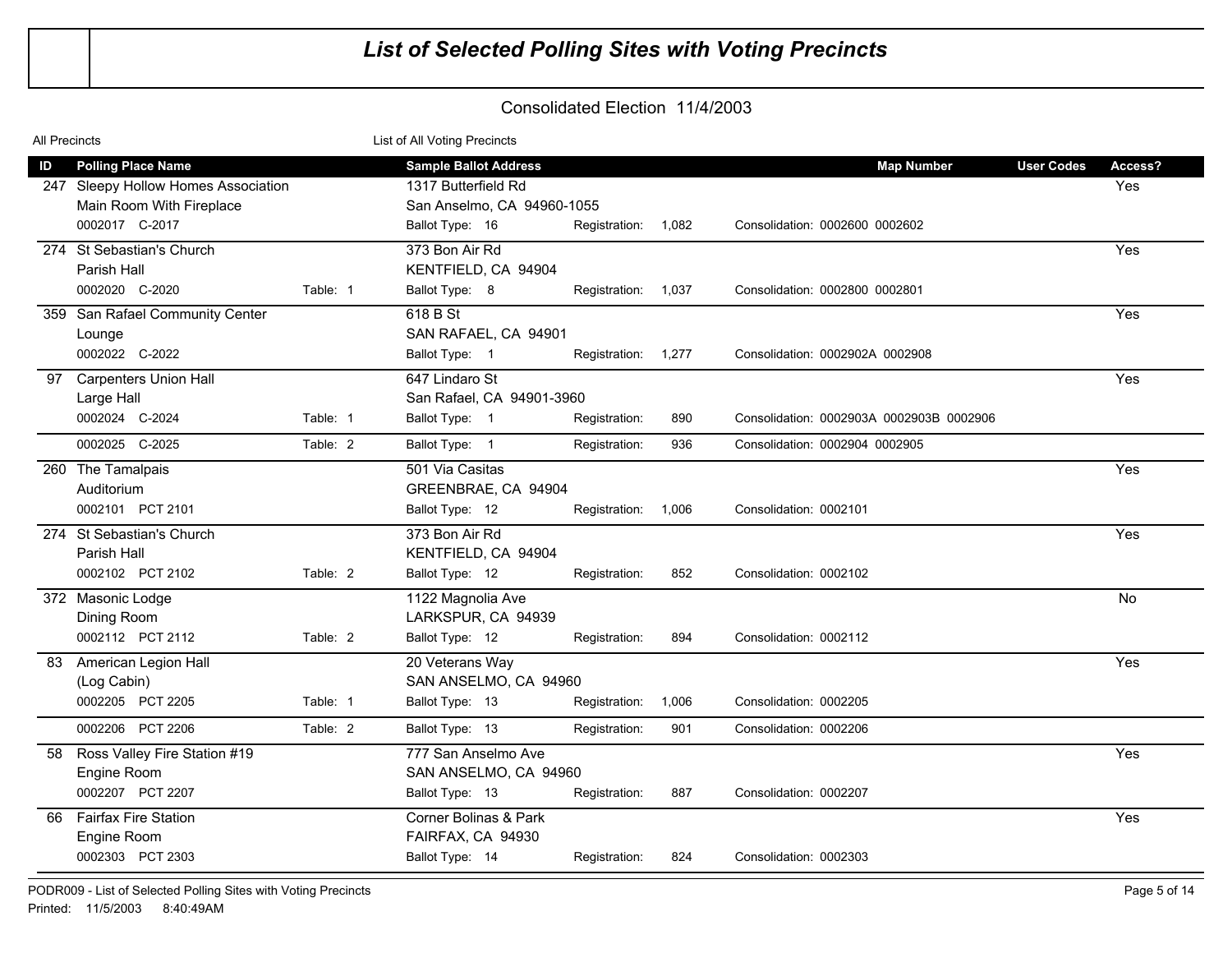| <b>All Precincts</b> |                                                                                   |          | List of All Voting Precincts                                                          |                     |       |                                |                   |                |
|----------------------|-----------------------------------------------------------------------------------|----------|---------------------------------------------------------------------------------------|---------------------|-------|--------------------------------|-------------------|----------------|
| ID                   | <b>Polling Place Name</b><br>268 Fairfax Regional Library<br><b>Meeting Room</b>  |          | <b>Sample Ballot Address</b><br>2097 Sir Francis Drake Blvd<br>Fairfax, CA 94930-1115 |                     |       | <b>Map Number</b>              | <b>User Codes</b> | Access?<br>Yes |
|                      | 0002304 PCT 2304<br>334 Bennett House                                             |          | Ballot Type: 14<br>Claus Dr & Taylor Dr                                               | Registration:       | 988   | Consolidation: 0002304         |                   | Yes            |
|                      | <b>Community Room/first Floor</b><br>0002305 PCT 2305                             |          | FAIRFAX, CA 94930<br>Ballot Type: 14                                                  | Registration:       | 803   | Consolidation: 0002305         |                   |                |
| 68                   | Manor School<br>Multi-purpose Room                                                |          | 150 Oak Manor Dr<br>FAIRFAX, CA 94930                                                 |                     |       |                                |                   | No             |
| 81                   | 0002306 PCT 2306<br>Sleepy Hollow Presbyterian Church                             | Table: 1 | Ballot Type: 14<br>100 Tarry Rd                                                       | Registration:       | 743   | Consolidation: 0002306         |                   | Yes            |
|                      | Downstairs Room<br>0002601 PCT 2601                                               |          | San Anselmo, CA 94960-1066<br>Ballot Type: 16                                         | Registration:       | 516   | Consolidation: 0002601         |                   |                |
| 68                   | <b>Manor School</b><br>Multi-purpose Room                                         |          | 150 Oak Manor Dr<br>FAIRFAX, CA 94930                                                 |                     |       |                                |                   | <b>No</b>      |
|                      | 0002701 PCT 2701                                                                  | Table: 2 | Ballot Type: 16                                                                       | Registration:       | 578   | Consolidation: 0002701         |                   |                |
| 4                    | First Presbyterian Church<br>Canoles Hall (enter Mission Ave)<br>0002907 PCT 2907 | Table: 2 | 1510 5th Ave<br>San Rafael, CA 94901<br>Ballot Type: 1                                | Registration:       | 722   | Consolidation: 0002907         |                   | Yes            |
|                      | 100 Sausalito Woman's Club<br>Main Hall                                           |          | 120 Central Ave<br>Sausalito, CA 94965                                                |                     |       |                                |                   | <b>No</b>      |
|                      | 0003001 C-3001                                                                    |          | Ballot Type: 8                                                                        | Registration:       | 926   | Consolidation: 0003100 0003101 |                   |                |
|                      | 101 Star Of Sea Catholic Church<br>Parish Hall                                    |          | 180 Harrison Ave<br>SAUSALITO, CA 94965                                               |                     |       |                                |                   | Yes            |
|                      | 0003002 C-3002                                                                    | Table: 1 | Ballot Type: 8                                                                        | Registration:       | 924   | Consolidation: 0003102 0003103 |                   |                |
|                      | 387 Sausalito City Hall<br><b>Council Chambers</b>                                |          | 420 Litho Street<br>SAUSALITO, CA 94965                                               |                     |       |                                |                   | Yes            |
|                      | 0003003 C-3003                                                                    | Table: 1 | Ballot Type: 8                                                                        | Registration:       | 1,600 | Consolidation: 0003106 0003107 |                   |                |
|                      | 396 Mill Valley Community Ctr<br>Forest Room                                      |          | 180 Camino Alto<br>Mill Valley, CA 94941-4603                                         |                     |       |                                |                   | Yes            |
|                      | 0003004 C-3004                                                                    | Table: 1 | Ballot Type: 8                                                                        | Registration: 1,027 |       | Consolidation: 0003201 0003209 |                   |                |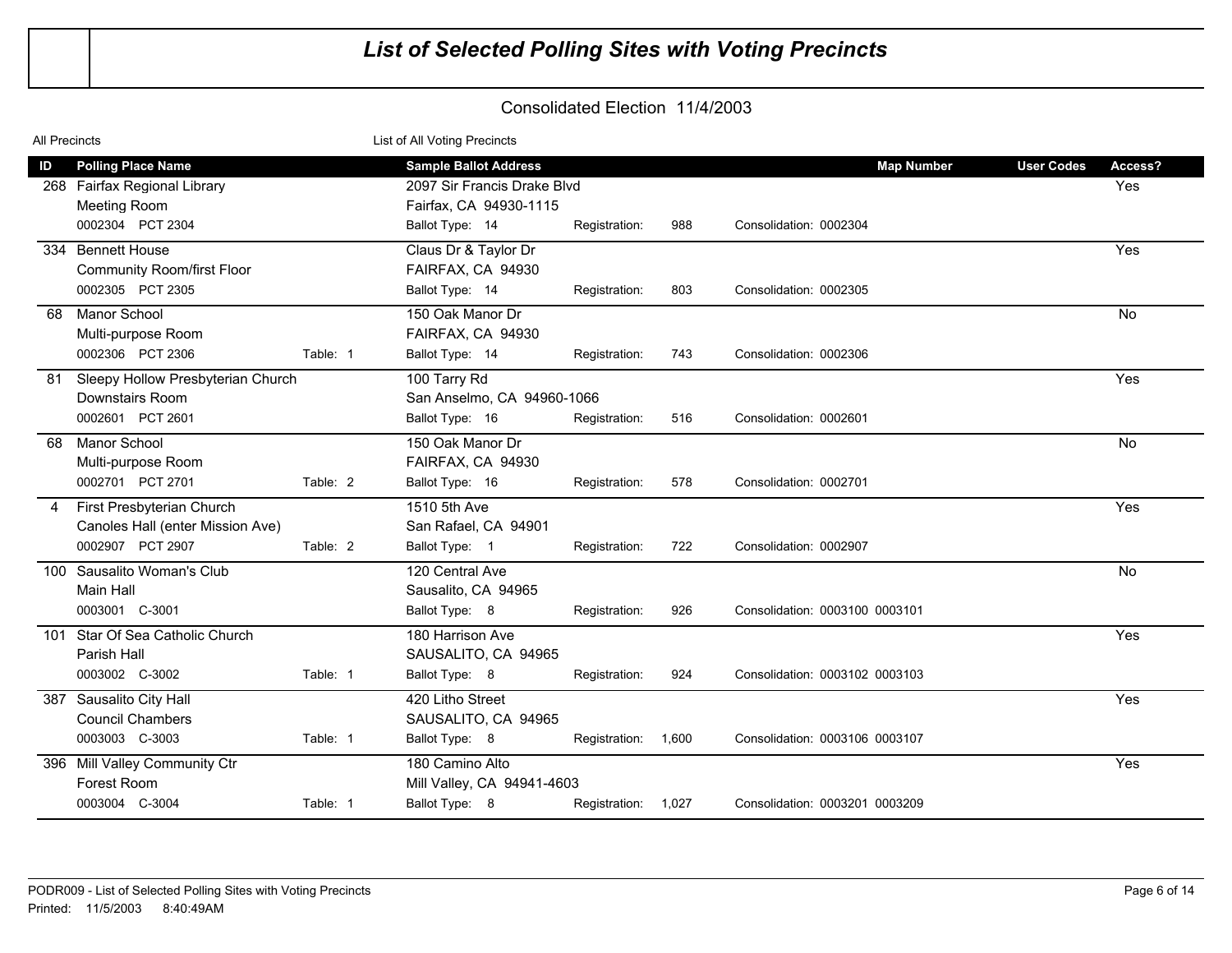| <b>All Precincts</b>                            |                                                                        |          | List of All Voting Precincts                                           |                     |     |                                                            |                   |           |
|-------------------------------------------------|------------------------------------------------------------------------|----------|------------------------------------------------------------------------|---------------------|-----|------------------------------------------------------------|-------------------|-----------|
| ID                                              | <b>Polling Place Name</b>                                              |          | <b>Sample Ballot Address</b>                                           |                     |     | <b>Map Number</b>                                          | <b>User Codes</b> | Access?   |
| 0003005 C-3005                                  | 310 Sewerage Agency Of So Marin<br>Conference Room                     |          | 450 Sycamore Ave<br>Mill Valley, CA 94941-2232<br>Ballot Type: 8       | Registration:       | 979 | Consolidation: 0003202 0003203                             |                   | Yes       |
| 0003006 C-3006                                  | 114 Episcopal Church Of Our Savior<br>Lovell Entrance - Fireside Room  |          | 10 Old Mill St<br>MILL VALLEY, CA 94941<br>Ballot Type: 8              | Registration: 1,016 |     | Consolidation: 0003205 0003206                             |                   | Yes       |
| 0003007 C-3007                                  | 278 Our Lady Of Mt Carmel Church<br>O Brien Hall (use Church Park Lot) | Table: 1 | 3 Oakdale Ave<br>MILL VALLEY, CA 94941<br>Ballot Type: 8               | Registration: 1,012 |     | Consolidation: 0003208 0003210                             |                   | Yes       |
| 280 Park School<br>Auditorium<br>0003008 C-3008 |                                                                        | Table: 1 | 360 E. Blithedale Ave<br>Mill Valley, CA 94941-2140<br>Ballot Type: 8  | Registration:       | 901 | Consolidation: 0003211 0003214                             |                   | Yes       |
| 0003009 C-3009                                  |                                                                        | Table: 2 | Ballot Type: 8                                                         | Registration:       | 899 | Consolidation: 0003212 0003213                             |                   |           |
| Forest Room<br>0003010 C-3010                   | 396 Mill Valley Community Ctr                                          | Table: 2 | 180 Camino Alto<br>Mill Valley, CA 94941-4603<br>Ballot Type: 8        | Registration: 1,004 |     | Consolidation: 0003215 0003217                             |                   | Yes       |
| 335 Tiburon Town Hall<br>0003011 C-3011         | <b>Council Chambers</b>                                                | Table: 1 | 1505 Tiburon Blvd<br>Tiburon, CA 94920<br>Ballot Type: 18              | Registration: 1,388 |     | Consolidation: 0003305 0003306                             |                   | Yes       |
| 133 Belvedere City Hall<br>0003012 C-3012       | <b>Community Room-lower Level</b>                                      |          | Laurel & San Rafael Ave<br>Belvedere, CA 94920<br>Ballot Type: 8       | Registration: 1,495 |     | Consolidation: 0003401 0003402                             |                   | Yes       |
| 0003013 C-3013                                  | 342 Tam Valley Community Ctr<br>Main Auditorium Hall                   | Table: 1 | 203 Marin Ave<br>Mill Valley, CA 94941-4068<br>Ballot Type: 19         | Registration: 1,592 |     | Consolidation: 0003500 0003506 0003507                     |                   | Yes       |
| Large Hall<br>0003014 C-3014                    | 112 Almonte Improvement Club                                           | Table: 1 | Almonte & Wisteria Way<br>Mill Valley, CA 94941-4138<br>Ballot Type: 8 | Registration: 1,052 |     | Consolidation: 0003501 0003504B 0003504C 0003508B 0003508C |                   | <b>No</b> |
| 0003015 C-3015                                  | 342 Tam Valley Community Ctr<br>Main Auditorium Hall                   | Table: 2 | 203 Marin Ave<br>Mill Valley, CA 94941-4068<br>Ballot Type: 19         | Registration: 1,646 |     | Consolidation: 0003502 0003503                             |                   | Yes       |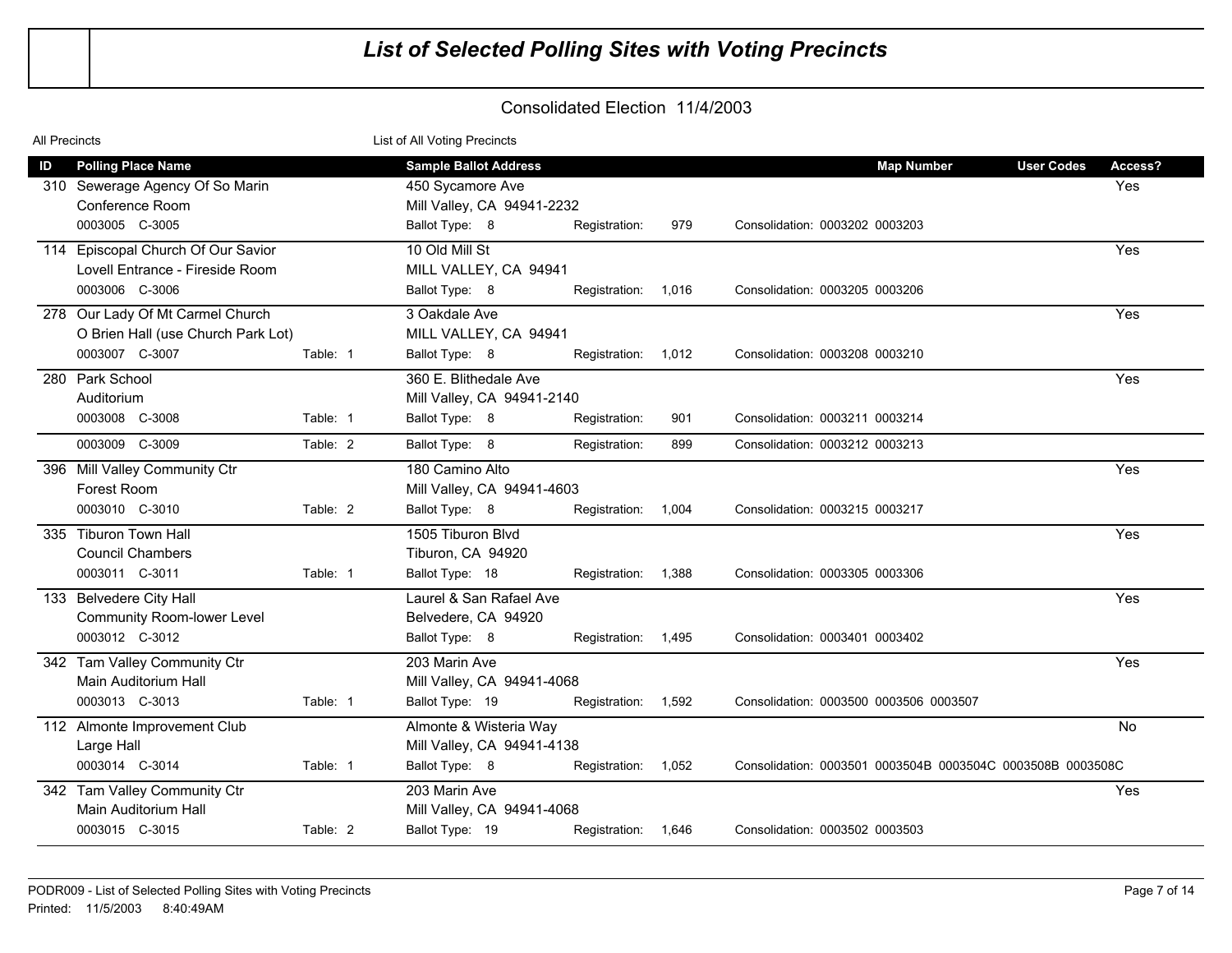| All Precincts |                                                                        |          | List of All Voting Precincts                              |                     |       |                                                                     |                              |
|---------------|------------------------------------------------------------------------|----------|-----------------------------------------------------------|---------------------|-------|---------------------------------------------------------------------|------------------------------|
| ID            | <b>Polling Place Name</b>                                              |          | <b>Sample Ballot Address</b>                              |                     |       | <b>Map Number</b>                                                   | <b>User Codes</b><br>Access? |
|               | 112 Almonte Improvement Club<br>Large Hall                             |          | Almonte & Wisteria Way<br>Mill Valley, CA 94941-4138      |                     |       |                                                                     | <b>No</b>                    |
|               | 0003016 C-3016                                                         | Table: 2 | Ballot Type: 19                                           | Registration:       | 604   | Consolidation: 0003504A 0003505 0003508A                            |                              |
|               | 364 Marin Community Services Dist<br>Rec Center-Manzanita Lounge       |          | 630 Drake Ave<br>MARIN CITY, CA 94965                     |                     |       |                                                                     | <b>No</b>                    |
|               | 0003017 C-3017                                                         | Table: 1 | Ballot Type: 8                                            | Registration:       | 677   | Consolidation: 0003600A 0003600C 0003600D 0003600E 0003600F 0003602 |                              |
|               | 0003019 C-3019                                                         | Table: 2 | Ballot Type: 20                                           | Registration:       | 1,396 | Consolidation: 0003600G 0003601                                     |                              |
|               | 153 Strawberry Shores Office<br>Recreation Room                        |          | 111 Seminary Dr.<br>MILL VALLEY, CA 94941                 |                     |       |                                                                     | Yes                          |
|               | 0003020 C-3020                                                         |          | Ballot Type: 8                                            | Registration: 1,000 |       | Consolidation: 0003700 0003706                                      |                              |
|               | 311 So Marin Fire Protection Dist<br><b>Training Room</b>              |          | 308 Reed Blvd<br>MILL VALLEY, CA 94941                    |                     |       |                                                                     | Yes                          |
|               | 0003021 C-3021                                                         |          | Ballot Type: 8                                            | Registration:       | 879   | Consolidation: 0003701 0003703                                      |                              |
|               | 123 Shepherd Of Hills Lutheran Church<br>Narthex                       |          | 9 Shepherd Way<br>TIBURON, CA 94920                       |                     |       |                                                                     | Yes                          |
|               | 0003023 C-3023                                                         | Table: 1 | Ballot Type: 8                                            | Registration:       | 688   | Consolidation: 0003800 0003801                                      |                              |
|               | 101 Star Of Sea Catholic Church<br>Parish Hall                         |          | 180 Harrison Ave<br>SAUSALITO, CA 94965                   |                     |       |                                                                     | Yes                          |
|               | 0003104 PCT 3104                                                       | Table: 2 | Ballot Type: 8                                            | Registration:       | 793   | Consolidation: 0003104                                              |                              |
| 387           | Sausalito City Hall<br><b>Council Chambers</b><br>0003105 PCT 3105     | Table: 2 | 420 Litho Street<br>SAUSALITO, CA 94965<br>Ballot Type: 8 | Registration:       | 806   | Consolidation: 0003105                                              | Yes                          |
|               | 308 Mill Valley City Hall<br>2nd Floor Conference Room                 |          | 26 Corte Madera Ave                                       |                     |       |                                                                     | Yes                          |
|               | 0003204 PCT 3204                                                       |          | MILL VALLEY, CA 94941<br>Ballot Type: 8                   | Registration:       | 832   | Consolidation: 0003204                                              |                              |
|               | 278 Our Lady Of Mt Carmel Church<br>O Brien Hall (use Church Park Lot) |          | 3 Oakdale Ave<br>MILL VALLEY, CA 94941                    |                     |       |                                                                     | Yes                          |
|               | 0003207 PCT 3207                                                       | Table: 2 | Ballot Type: 8                                            | Registration:       | 935   | Consolidation: 0003207                                              |                              |
| 121           | The Redwoods<br>Auditorium                                             |          | 40 Camino Alto<br>MILL VALLEY, CA 94941                   |                     |       |                                                                     | Yes                          |
|               | 0003216 PCT 3216                                                       |          | Ballot Type: 8                                            | Registration:       | 487   | Consolidation: 0003216                                              |                              |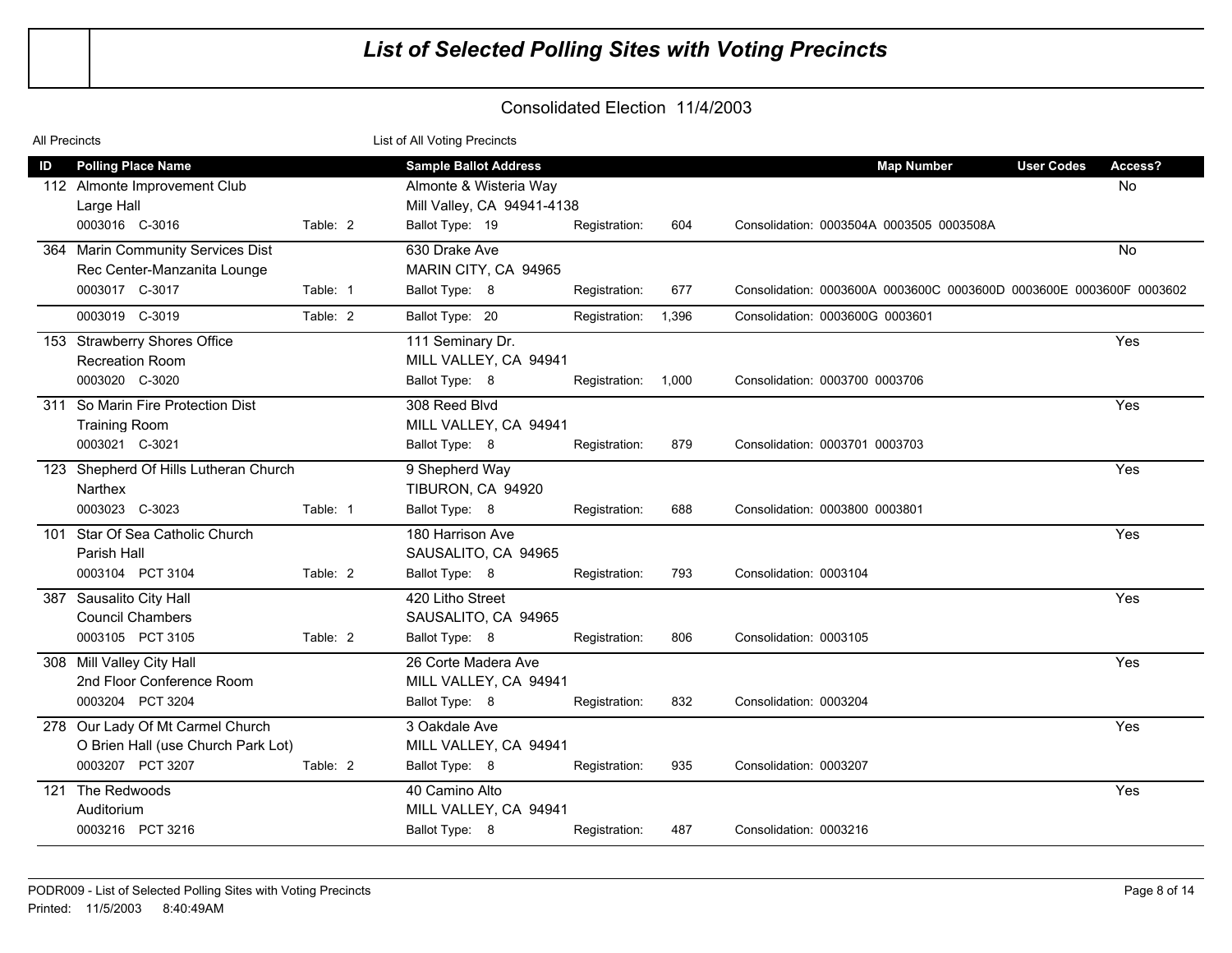| <b>All Precincts</b>                                                             | List of All Voting Precincts                                                                                     |                                                                             |
|----------------------------------------------------------------------------------|------------------------------------------------------------------------------------------------------------------|-----------------------------------------------------------------------------|
| <b>Polling Place Name</b><br>ID                                                  | <b>Sample Ballot Address</b>                                                                                     | <b>Map Number</b><br><b>User Codes</b><br>Access?                           |
| 123 Shepherd Of Hills Lutheran Church<br>Narthex                                 | 9 Shepherd Way<br>TIBURON, CA 94920                                                                              | Yes                                                                         |
| 0003301 PCT 3301<br>Table: 2                                                     | Ballot Type: 18<br>Registration:<br>824<br>Consolidation: 0003301                                                |                                                                             |
| 124 Del Mar School<br>Library<br>0003302 PCT 3302                                | 105 Avenida Miraflores<br>Tiburon, CA 94920<br>Ballot Type: 18<br>987<br>Consolidation: 0003302<br>Registration: | Yes                                                                         |
| 122 Tiburon Baptist Church<br>Conference Room                                    | 445 Greenwood Beach Rd<br>TIBURON, CA 94920                                                                      | Yes                                                                         |
| 0003303 PCT 3303<br>Table: 1                                                     | Ballot Type: 18<br>Registration:<br>584<br>Consolidation: 0003303                                                |                                                                             |
| 335 Tiburon Town Hall<br><b>Council Chambers</b><br>0003304 PCT 3304<br>Table: 2 | 1505 Tiburon Blvd<br>Tiburon, CA 94920<br>Ballot Type: 18<br>854<br>Registration:<br>Consolidation: 0003304      | Yes                                                                         |
| 129 Bel Aire School<br>Multi-purpose Room<br>0003307 PCT 3307                    | 277 Karen Way<br>TIBURON, CA 94920<br>Ballot Type: 18<br>1,020<br>Registration:<br>Consolidation: 0003307        | Yes                                                                         |
| 122 Tiburon Baptist Church<br>Conference Room                                    | 445 Greenwood Beach Rd<br>TIBURON, CA 94920                                                                      | Yes                                                                         |
| 0003704 PCT 3704<br>Table: 2                                                     | Ballot Type: 8<br>697<br>Consolidation: 0003704<br>Registration:                                                 |                                                                             |
| 152 Alto Volunteer Firemen Inc Bldg<br>Main Meeting Room<br>0003705 PCT 3705     | 27 Shell Rd<br>MILL VALLEY, CA 94941<br>Ballot Type: 8<br>407<br>Consolidation: 0003705<br>Registration:         | Yes                                                                         |
| 285 Pt. Reyes Fire Station<br><b>Community Meeting Room</b><br>0004002 C-4002    | 4th & B St<br>Point Reyes, CA 94956<br>Ballot Type: 21<br>Registration: 1,143                                    | Yes<br>Consolidation: 0004100B 0004100C 0004100D 0004100E 0004100F 0004100G |
| 407 Tomales Regional History Center                                              | 26701 State Route 1<br>Tomales, CA 94971-0262                                                                    | 0004100H 0004102A 0004102B 0004102C 0004102D 0004102F<br>Yes                |
| 0004003 C-4003                                                                   | Ballot Type: 8<br>489<br>Registration:<br>0004101I                                                               | Consolidation: 0004101A 0004101D 0004101E 0004101F 0004101G 0004101H        |
| Inverness Fire House<br>307<br><b>Meeting Room</b>                               | 50 Inverness Way<br>INVERNESS, CA 94937                                                                          | No                                                                          |
| 0004005 C-4005                                                                   | Ballot Type: 22<br>538<br>Registration:<br>Consolidation: 0004103C 0004103D                                      |                                                                             |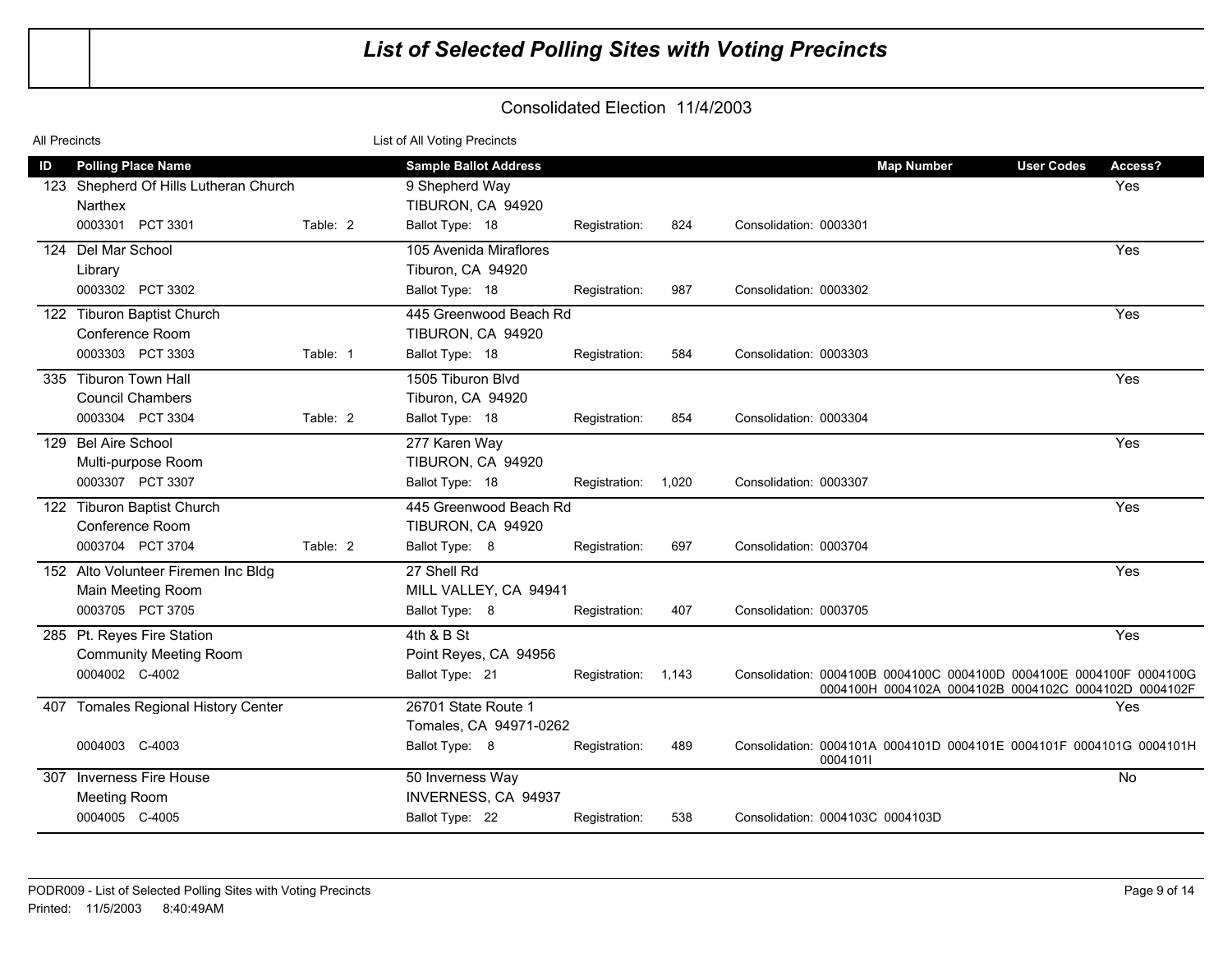| All Precincts |                                                                         |          | List of All Voting Precincts                                              |                     |       |                                                                                  |               |
|---------------|-------------------------------------------------------------------------|----------|---------------------------------------------------------------------------|---------------------|-------|----------------------------------------------------------------------------------|---------------|
| ID            | <b>Polling Place Name</b><br>158 Farley Residence<br><b>Family Room</b> |          | <b>Sample Ballot Address</b><br>131 Old Rancheria Rd<br>Nicasio, CA 94946 |                     |       | <b>Map Number</b><br><b>User Codes</b>                                           | Access?<br>No |
|               | 0004007 C-4007                                                          |          | Ballot Type: 8                                                            | Registration:       | 397   | Consolidation: 0004200A 0004200C                                                 |               |
|               | 161 Wild Horse Valley Clubhouse                                         |          | 110 Wild Horse Valley Dr<br>NOVATO, CA 94947                              |                     |       |                                                                                  | Yes           |
|               | 0004011 C-4011                                                          |          | Ballot Type: 25                                                           | Registration:       | 712   | Consolidation: 0004202B 0004202D 0004203B                                        |               |
|               | 163 Homestead Valley Community Ctr<br>Large Meeting Room                |          | 315 Montford Ave<br>MILL VALLEY, CA 94941                                 |                     |       |                                                                                  | Yes           |
|               | 0004013 C-4013                                                          |          | Ballot Type: 8                                                            | Registration:       | 1,509 | Consolidation: 0004300 0004303 0004304                                           |               |
|               | 164 Muir Beach Community Center<br>Main Meeting Room                    |          | 19 Seacape Dr<br>Sausalito, CA 94965                                      |                     |       |                                                                                  | <b>No</b>     |
|               | 0004014 C-4014                                                          |          | Ballot Type: 8                                                            | Registration:       | 302   | Consolidation: 0004301A 0004301B 0004301C 0004301D 0004301E 0004301F<br>0004301G |               |
|               | 168 Stinson Beach Community Center<br><b>Board Room</b>                 |          | 30 Belvedere<br>STINSON BEACH, CA 94970                                   |                     |       |                                                                                  | No            |
|               | 0004016 C-4016                                                          |          | Ballot Type: 27                                                           | Registration:       | 531   | Consolidation: 0004305B 0004305C 0004305D 0004305E                               |               |
|               | 169 Bolinas Community Center                                            |          | Wharf Rd                                                                  |                     |       |                                                                                  | Yes           |
|               | Main Hall<br>0004018 C-4018                                             |          | Bolinas, CA 94924<br>Ballot Type: 29                                      | Registration:       | 915   | Consolidation: 0004306B 0004306C 0004306D 0004306H 0004307                       |               |
|               | 170 San Geronimo Valley Cultural Center<br>West Room                    |          | Sir Francis Drake Blvd<br>San Geronimo, CA 94963                          |                     |       |                                                                                  | Yes           |
|               | 0004019 C-4019                                                          |          | Ballot Type: 30                                                           | Registration: 1,470 |       | Consolidation: 0004400 0004401                                                   |               |
|               | 172 Woodacre Improvement Club<br>Large Room                             |          | 1 Garden Way<br>WOODACRE, CA 94973                                        |                     |       |                                                                                  | Yes           |
|               | 0004020 C-4020                                                          |          | Ballot Type: 30                                                           | Registration: 1,133 |       | Consolidation: 0004402A 0004402B 0004402C 0004403                                |               |
|               | 176 Sinaloa School<br>Library                                           |          | 2045 Vineyard Rd<br>Novato, CA 94947-3810                                 |                     |       |                                                                                  | Yes           |
|               | 0004023 C-4023                                                          |          | Ballot Type: 32                                                           | Registration:       | 917   | Consolidation: 0004502B                                                          |               |
| 287           | <b>Corte Madera Recreation Center</b><br>lobby                          |          | Tamalpais Dr<br>Corte Madera, CA 94925-1561                               |                     |       |                                                                                  | Yes           |
|               | 0004024 C-4024                                                          | Table: 1 | Ballot Type: 33                                                           | Registration:       | 1,589 | Consolidation: 0004700 0004701 0004705 0004706                                   |               |
|               | 0004025 C-4025                                                          | Table: 2 | Ballot Type: 33                                                           | Registration:       | 1,549 | Consolidation: 0004702 0004703 0004704                                           |               |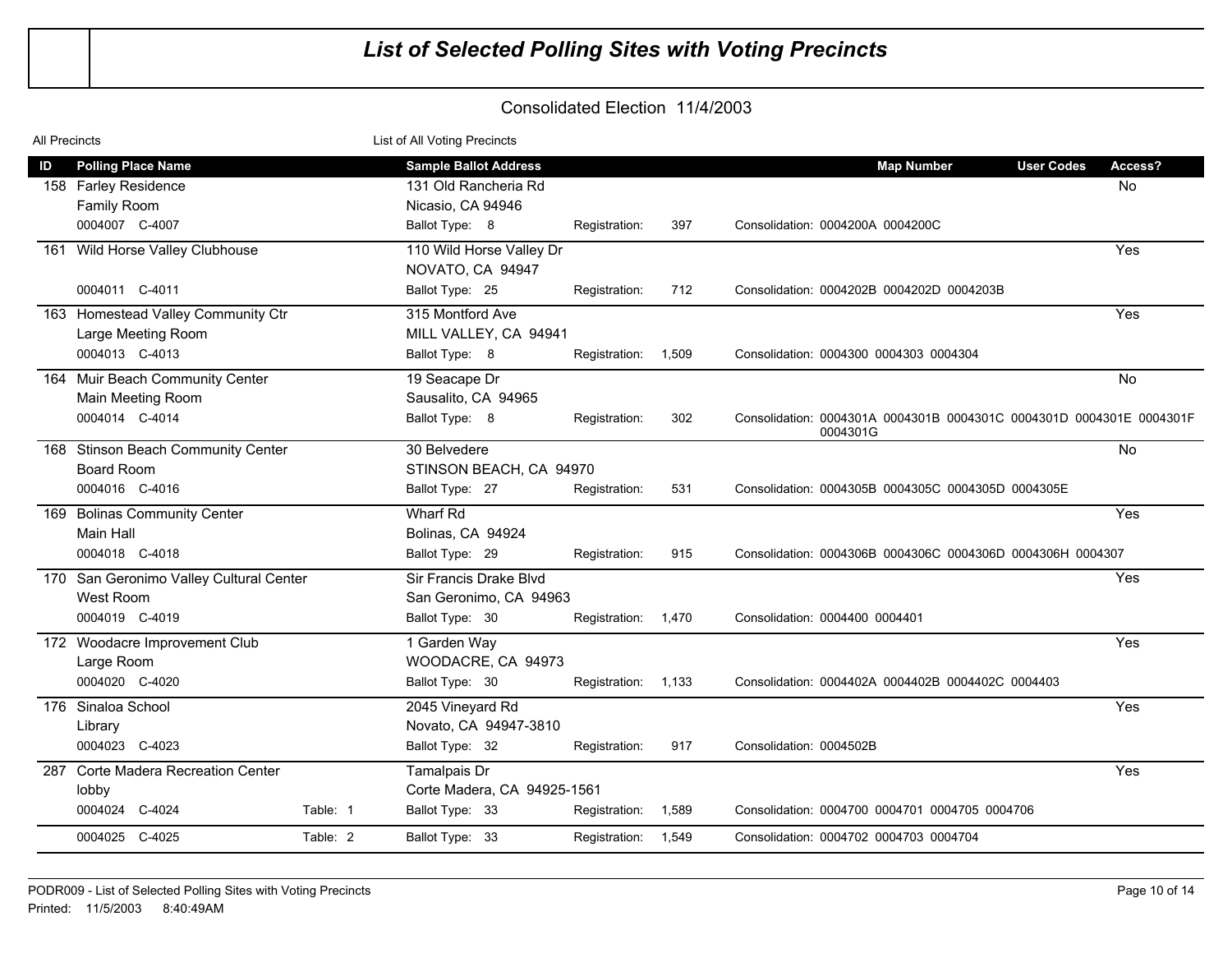| <b>All Precincts</b> |                                                                              |          | List of All Voting Precincts                                       |                     |     |                                 |                   |         |
|----------------------|------------------------------------------------------------------------------|----------|--------------------------------------------------------------------|---------------------|-----|---------------------------------|-------------------|---------|
| ID                   | <b>Polling Place Name</b>                                                    |          | <b>Sample Ballot Address</b>                                       |                     |     | <b>Map Number</b>               | <b>User Codes</b> | Access? |
|                      | 402 Aegis Of Corte Madera<br><b>Activity Room</b><br>0004026 C-4026          | Table: 1 | 5555 Paradise Dr<br>Corte Madera, CA 94925-1800<br>Ballot Type: 33 | Registration: 1,546 |     | Consolidation: 0004708 0004709  |                   | Yes     |
|                      |                                                                              |          |                                                                    |                     |     |                                 |                   |         |
|                      | 165 Alpine Lodge<br>Social Hall                                              |          | 730 Panoramic Hwy<br>Mill Valley, CA 94941-1707                    |                     |     |                                 |                   | No      |
|                      | 0004302 PCT 4302                                                             |          | Ballot Type: 8                                                     | Registration:       | 564 | Consolidation: 0004302          |                   |         |
|                      | 175 Pleasant Valley School<br>Science Room                                   |          | 755 Sutro Ave<br>NOVATO, CA 94947                                  |                     |     |                                 |                   | Yes     |
|                      | 0004501 PCT 4501                                                             |          | Ballot Type: 32                                                    | Registration:       | 941 | Consolidation: 0004501          |                   |         |
|                      | 210 Presbyterian Church Of Novato<br><b>Trevitt Hall</b><br>0004503 PCT 4503 | Table: 1 | 710 Wilson Ave<br>NOVATO, CA 94947                                 |                     | 707 | Consolidation: 0004503          |                   | Yes     |
|                      |                                                                              |          | Ballot Type: 32                                                    | Registration:       |     |                                 |                   |         |
|                      | 181 Pickleweed Community Center<br><b>Conference Rooms</b>                   |          | 50 Canal St<br>SAN RAFAEL, CA 94901                                |                     |     |                                 |                   | Yes     |
|                      | 0004600 PCT 4600                                                             | Table: 1 | Ballot Type: 1                                                     | Registration:       | 896 | Consolidation: 0004600          |                   |         |
|                      | 0004601 PCT 4601                                                             | Table: 2 | Ballot Type: 1                                                     | Registration:       | 956 | Consolidation: 0004601          |                   |         |
|                      | 402 Aegis Of Corte Madera<br><b>Activity Room</b>                            |          | 5555 Paradise Dr<br>Corte Madera, CA 94925-1800                    |                     |     |                                 |                   | Yes     |
|                      | 0004707 PCT 4707                                                             | Table: 2 | Ballot Type: 33                                                    | Registration:       | 925 | Consolidation: 0004707          |                   |         |
|                      | 199 Larkspur Courts Condominiums<br>Clubhouse                                |          | 100 Old Quarry Road<br>Larkspur, CA 94939-2201                     |                     |     |                                 |                   | Yes     |
|                      | 0004806 PCT 4806                                                             |          | Ballot Type: 12                                                    | Registration:       | 426 | Consolidation: 0004806          |                   |         |
| 201                  | <b>Bahia Clubhouse</b>                                                       |          | 3008 Topaz Drive<br>Novato, CA 94945-1547                          |                     |     |                                 |                   | Yes     |
|                      | 0005002 C-5002                                                               |          | Ballot Type: 32                                                    | Registration:       | 679 | Consolidation: 0005101B         |                   |         |
|                      | 202 Novato Community House<br>Lobby                                          |          | Machin Ave<br>Novato, CA 94945-3233                                |                     |     |                                 |                   | Yes     |
|                      | 0005003 C-5003                                                               |          | Ballot Type: 32                                                    | Registration:       | 569 | Consolidation: 0005102B         |                   |         |
|                      | 348 Novato Library<br>Community Room                                         |          | 1720 Novato Blvd<br>Novato, CA 94947-3049                          |                     |     |                                 |                   | Yes     |
|                      | 0005004 C-5004                                                               |          | Ballot Type: 32                                                    | Registration:       | 912 | Consolidation: 0005200 0005210B |                   |         |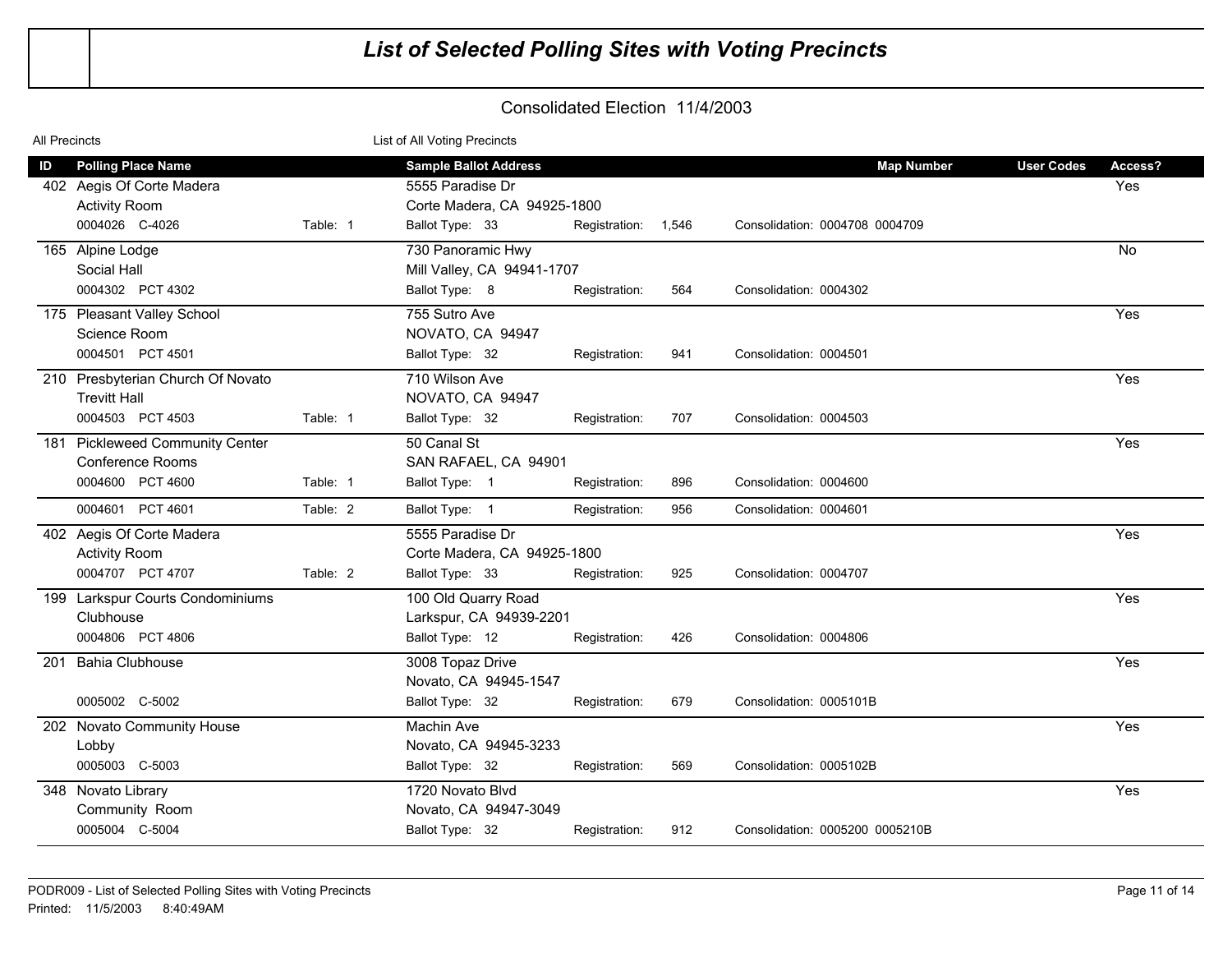| All Precincts |                                      | List of All Voting Precincts |                     |       |                                  |                   |           |
|---------------|--------------------------------------|------------------------------|---------------------|-------|----------------------------------|-------------------|-----------|
| ID            | <b>Polling Place Name</b>            | <b>Sample Ballot Address</b> |                     |       | <b>Map Number</b>                | <b>User Codes</b> | Access?   |
|               | 205 Novato School District Offices   | 1015 Seventh St              |                     |       |                                  |                   | Yes       |
|               | Conference Room A                    | Novato, CA 94945-2228        |                     |       |                                  |                   |           |
|               | 0005005 C-5005                       | Ballot Type: 32              | Registration:       | 884   | Consolidation: 0005201A          |                   |           |
|               | 206 Tamalpais Creek Retirement Home  | 853 Tamalpais Ave            |                     |       |                                  |                   | Yes       |
|               | <b>Activity Room</b>                 | NOVATO, CA 94947             |                     |       |                                  |                   |           |
|               | 0005006 C-5006                       | Ballot Type: 32              | Registration:       | 491   | Consolidation: 0005202B          |                   |           |
|               | 370 Hill Community Room              | 1560 Hill Road               |                     |       |                                  |                   | Yes       |
|               | Behind Margaret Todd Sr Center       | Novato, CA 94947-4002        |                     |       |                                  |                   |           |
|               | 0005007 C-5007                       | Ballot Type: 32              | Registration: 1,379 |       | Consolidation: 0005203B 0005204B |                   |           |
|               | 209 Lu Sutton School                 | 1800 Center Rd               |                     |       |                                  |                   | Yes       |
|               | Multi-use Room                       | NOVATO, CA 94947             |                     |       |                                  |                   |           |
|               | 0005008 C-5008                       | Ballot Type: 32              | Registration:       | 945   | Consolidation: 0005205B          |                   |           |
|               | 340 Novato Human Needs Center        | 1907 Novato Blvd             |                     |       |                                  |                   | Yes       |
|               | <b>Community Room</b>                | NOVATO, CA 94947             |                     |       |                                  |                   |           |
|               | 0005009 C-5009                       | Ballot Type: 32              | Registration:       | 1,561 | Consolidation: 0005206B 0005207B |                   |           |
|               | 211 All Saints Lutheran Church       | 2 San Marin Dr               |                     |       |                                  |                   | Yes       |
|               | Fireside Room                        | Novato, CA 94945-1118        |                     |       |                                  |                   |           |
|               | 0005010 C-5010                       | Ballot Type: 32              | Registration:       | 766   | Consolidation: 0005208B 0005208C |                   |           |
|               | 230 Marin Valley Mobile Country Club | 100 Marin Valley Dr          |                     |       |                                  |                   | <b>No</b> |
|               | Club House                           | NOVATO, CA 94949             |                     |       |                                  |                   |           |
|               | 0005012 C-5012                       | Ballot Type: 34              | Registration:       | 358   | Consolidation: 0005212B          |                   |           |
|               | 399 Lynwood School                   | 1320 Lynwood Dr              |                     |       |                                  |                   | Yes       |
|               | Multi-purpose Room                   | Novato, CA 94947-4629        |                     |       |                                  |                   |           |
|               | 0005013 C-5013                       | Ballot Type: 32              | Registration: 1,716 |       | Consolidation: 0005213 0005217   |                   |           |
|               | 406 San Jose Middle School           | 1000 Sunset Pkwy             |                     |       |                                  |                   | Yes       |
|               | Multipurpose Room                    | Novato, CA 94949             |                     |       |                                  |                   |           |
|               | 0005014 C-5014                       | Ballot Type: 32              | Registration:       | 1,331 | Consolidation: 0005219 0005220   |                   |           |
|               | 237 No Marin Water District Ofc      | Redwood Hwy & Rush Creek Pl  |                     |       |                                  |                   | Yes       |
|               | Front Lobby                          | Novato, CA 94945-2426        |                     |       |                                  |                   |           |
|               | 0005015 C-5015                       | Ballot Type: 32              | Registration:       | 977   | Consolidation: 0005222B 0005222C |                   |           |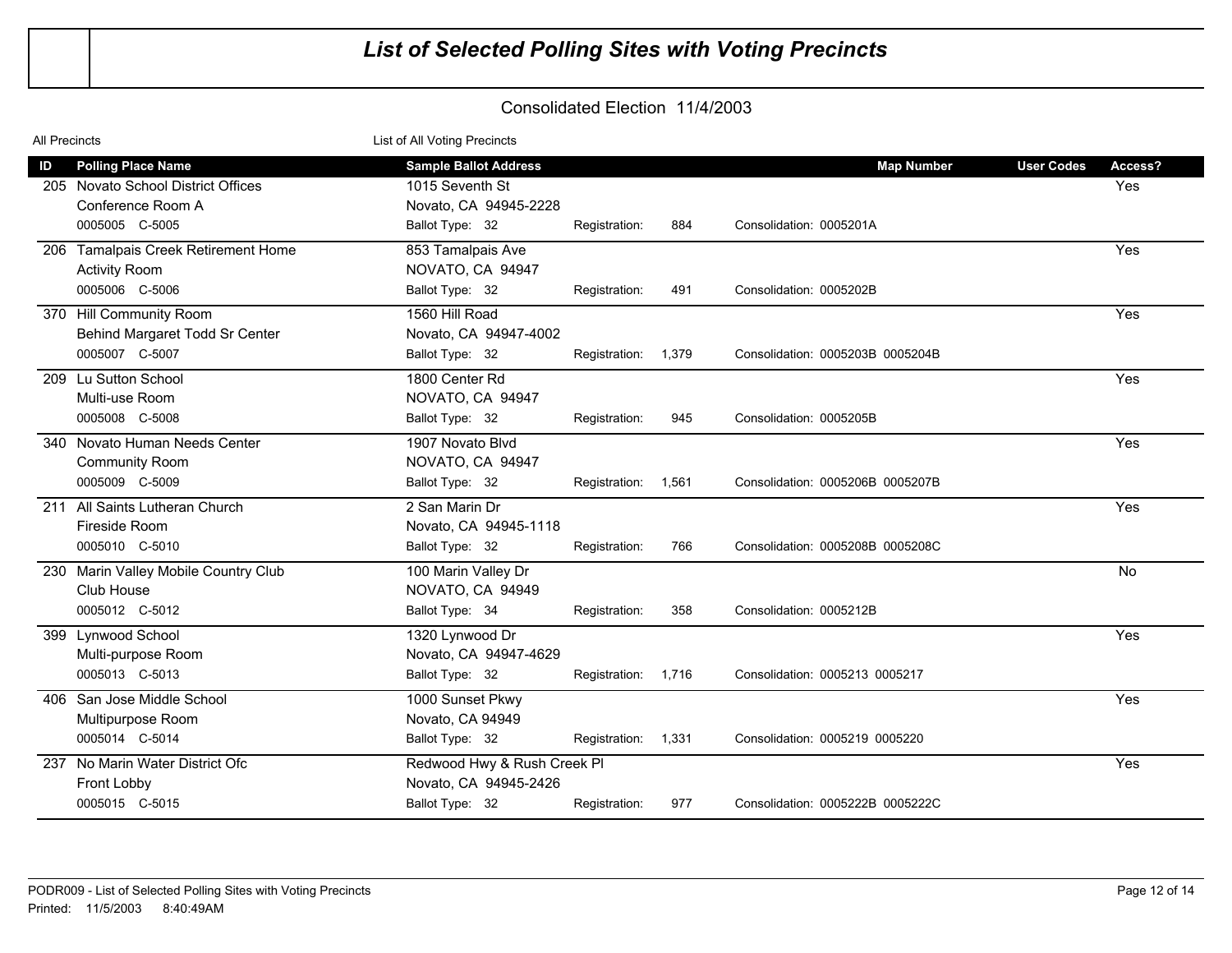| All Precincts |                                                                                                    |          | List of All Voting Precincts                                                              |                     |     |                                                                   |                |
|---------------|----------------------------------------------------------------------------------------------------|----------|-------------------------------------------------------------------------------------------|---------------------|-----|-------------------------------------------------------------------|----------------|
| ID            | <b>Polling Place Name</b><br>229 Los Robles Mobile Home Park<br>Ladies Card Room<br>0005018 C-5018 |          | <b>Sample Ballot Address</b><br>100 Roblar Dr<br>Novato, CA 94949-6133<br>Ballot Type: 32 | Registration:       | 456 | <b>Map Number</b><br><b>User Codes</b><br>Consolidation: 0005226D | Access?<br>Yes |
| 401           | <b>Hamilton Arts Center</b>                                                                        |          | 500 Palm Dr                                                                               |                     |     |                                                                   | Yes            |
|               | War Room 2nd Floor<br>0005019 C-5019                                                               |          | Novato, CA 94949-5004<br>Ballot Type: 32                                                  | Registration: 1,038 |     | Consolidation: 0005227B                                           |                |
|               | 210 Presbyterian Church Of Novato<br><b>Trevitt Hall</b>                                           |          | 710 Wilson Ave<br>NOVATO, CA 94947                                                        |                     |     |                                                                   | Yes            |
|               | 0005020 C-5020                                                                                     | Table: 2 | Ballot Type: 24                                                                           | Registration:       | 425 | Consolidation: 0005300A 0005300C                                  |                |
|               | 349 Bel Marin Community Center<br>Large Room                                                       |          | 4 Montego Key<br>Novato, CA 94949-5301                                                    |                     |     |                                                                   | Yes            |
|               | 0005022 C-5022                                                                                     |          | Ballot Type: 37                                                                           | Registration: 1,134 |     | Consolidation: 0005302 0005305                                    |                |
|               | 350 Novato Fire Station<br>Engine Room                                                             |          | 450 Atherton Ave-corner Olive<br>Novato, CA 94945-3461                                    |                     |     |                                                                   | Yes            |
|               | 0005023 C-5023                                                                                     | Table: 1 | Ballot Type: 25                                                                           | Registration:       | 316 | Consolidation: 0005303A                                           |                |
|               | 0005024 C-5024                                                                                     | Table: 2 | Ballot Type: 24                                                                           | Registration:       | 970 | Consolidation: 0005303B 0005303C 0005303D 0005304                 |                |
|               | 203 Olive School<br>Multi-use Room                                                                 |          | 629 Plum St-park Lot Off Olive<br>NOVATO, CA 94945                                        |                     |     |                                                                   | Yes            |
|               | 0005103 PCT 5103                                                                                   |          | Ballot Type: 32                                                                           | Registration: 1,003 |     | Consolidation: 0005103                                            |                |
|               | 212 Seventh Day Adventist Church<br>Music Room                                                     |          | 495 San Marin Dr<br>Novato, CA 94945-1335                                                 |                     |     |                                                                   | Yes            |
|               | 0005209 PCT 5209                                                                                   |          | Ballot Type: 32                                                                           | Registration:       | 818 | Consolidation: 0005209                                            |                |
|               | 374 United Methodist Church<br>Social Hall                                                         |          | 1473 South Novato Blvd<br>NOVATO, CA 94947                                                |                     |     |                                                                   | Yes            |
|               | 0005211 PCT 5211                                                                                   | Table: 1 | Ballot Type: 32                                                                           | Registration:       | 788 | Consolidation: 0005211                                            |                |
|               | 0005214 PCT 5214                                                                                   | Table: 2 | Ballot Type: 32                                                                           | Registration:       | 951 | Consolidation: 0005214                                            |                |
|               | 218 Ignacio Hills Apartments<br>Clubhouse                                                          |          | 431 Ignacio Blvd<br>NOVATO, CA 94949                                                      |                     |     |                                                                   | Yes            |
|               | 0005215 PCT 5215                                                                                   | Table: 1 | Ballot Type: 32                                                                           | Registration:       | 719 | Consolidation: 0005215                                            |                |
|               | 234 Novato Fire Protection District<br><b>Training Room</b>                                        |          | 7025 Redwood Blyd<br>NOVATO, CA 94949                                                     |                     |     |                                                                   | Yes            |
|               | 0005216 PCT 5216                                                                                   |          | Ballot Type: 32                                                                           | Registration:       | 599 | Consolidation: 0005216                                            |                |